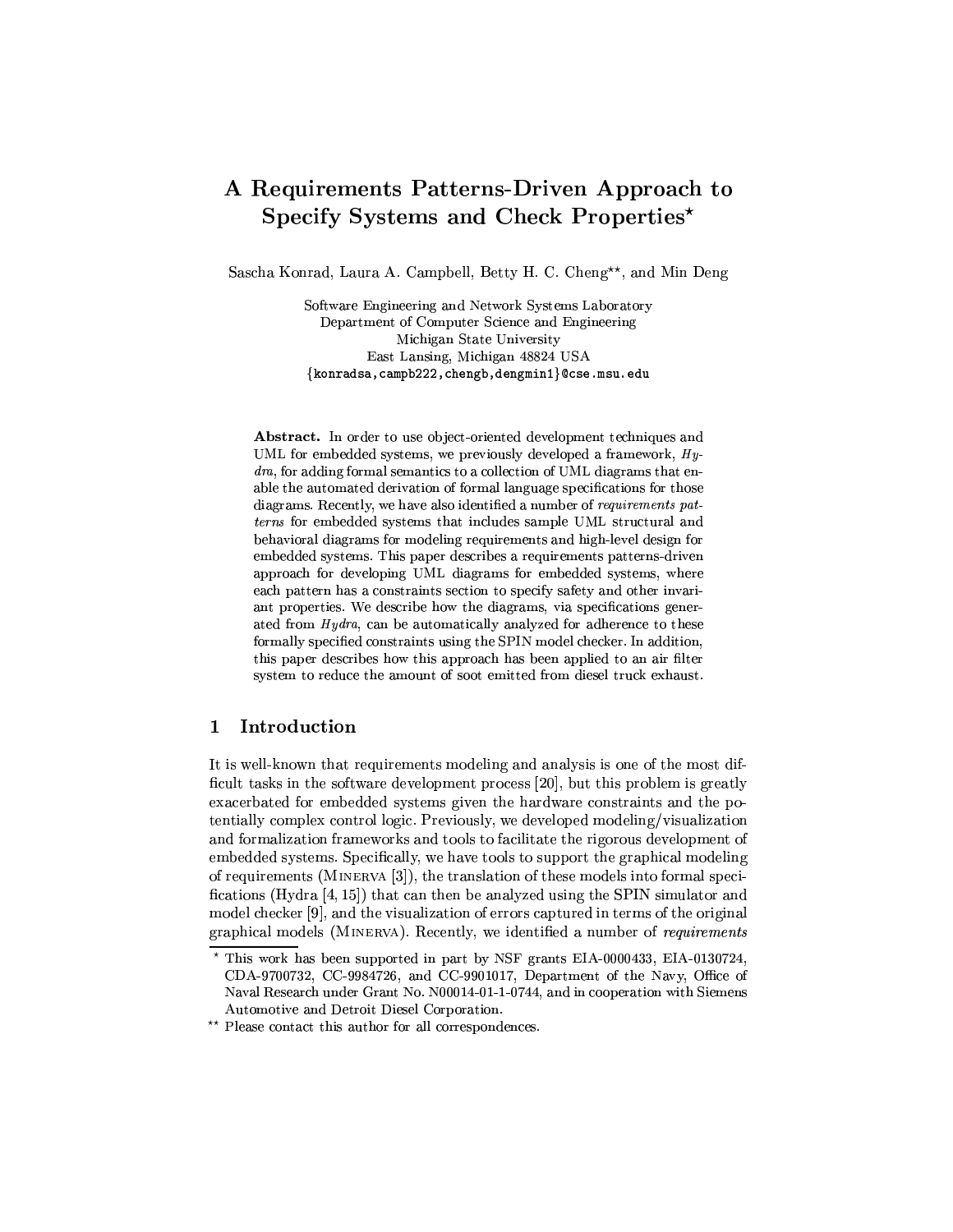*patterns* for use in the development of requirements and high-level design for embedded systems [14]. We constructed a requirements pattern template, much in the spirit of the template used by Gamma *et al.* [7] for design patterns. This paper describes how a requirements-patterns-driven development process, using Hydra, MINERVA and SPIN, can be used to model and analyze requirements for an automotive application from industry, an air particulate filter system to reduce the amount of soot emitted from diesel truck exhaust.

Given the safety-critical nature of many embedded systems, methods for modeling and developing embedded systems and rigorously verifying behavior before committing to code are increasingly important. Currently, much of the embedded systems industry use  $ad$  hoc development approaches [5]. The embedded systems community appears, however, to be interested in exploring how object-oriented modeling, specifically the Unified Modeling Language (UML) [2], can be used for embedded systems [5]. Our requirements patterns use the UML to model structural and behavioral information, using class diagrams, and sequence and state diagrams, respectively. This information can be used to guide the construction of UML models for embedded systems. Our modeling tool, MINERVA, and formal specification generation tool, Hydra, enable developers to model their systems and check the models for adherence to critical properties. In addition, our visualization utilities in MINERVA depict errors detected by the analysis tools in terms of the original diagrams, thereby greatly accelerating the development and refinement process. The alternative for evaluating the UML models is to use visual inspection. A few tools that support UML diagrams enable developers to perform high-level syntactic analysis [19], or generate formal specifications, such as SDL [21], animate state diagrams and sequence diagrams [11], or generate code for simulation  $[8, 18]$ . But none of these utilities provide the collective capabilities captured by our approach and tools, nor do they attempt to reuse organized information such as that captured by our requirements patterns.

We applied the requirements patterns to several embedded systems to determine their utility. The requirements pattern template includes motivation, consequences, high-level goals, context information, constraints, and diagrams depicting templates for structure and behavior. The Constraints field of the template includes formal specifications of properties that should be satisfied in the context of using a given pattern [12]. The constraints are described in prose and specified in LTL (Linear Temporal Logic) according to specification *patterns* developed by Dwyer *et al.* [6]. We found that requirements patterns enable novices, guided by the structure and behavior diagrams in the templates, to quickly construct models of their systems. Also, the requirements patterns prompt developers to consider aspects of a system that might otherwise be overlooked until much later in the development process, such as fault tolerance and safety considerations.

Requirements patterns can provide both guidance to novices of embedded systems development for determining the key elements of many embedded systems, and examples of how to model these elements with a commonly accepted diagramming notation, UML. With the formalization capability, we are able to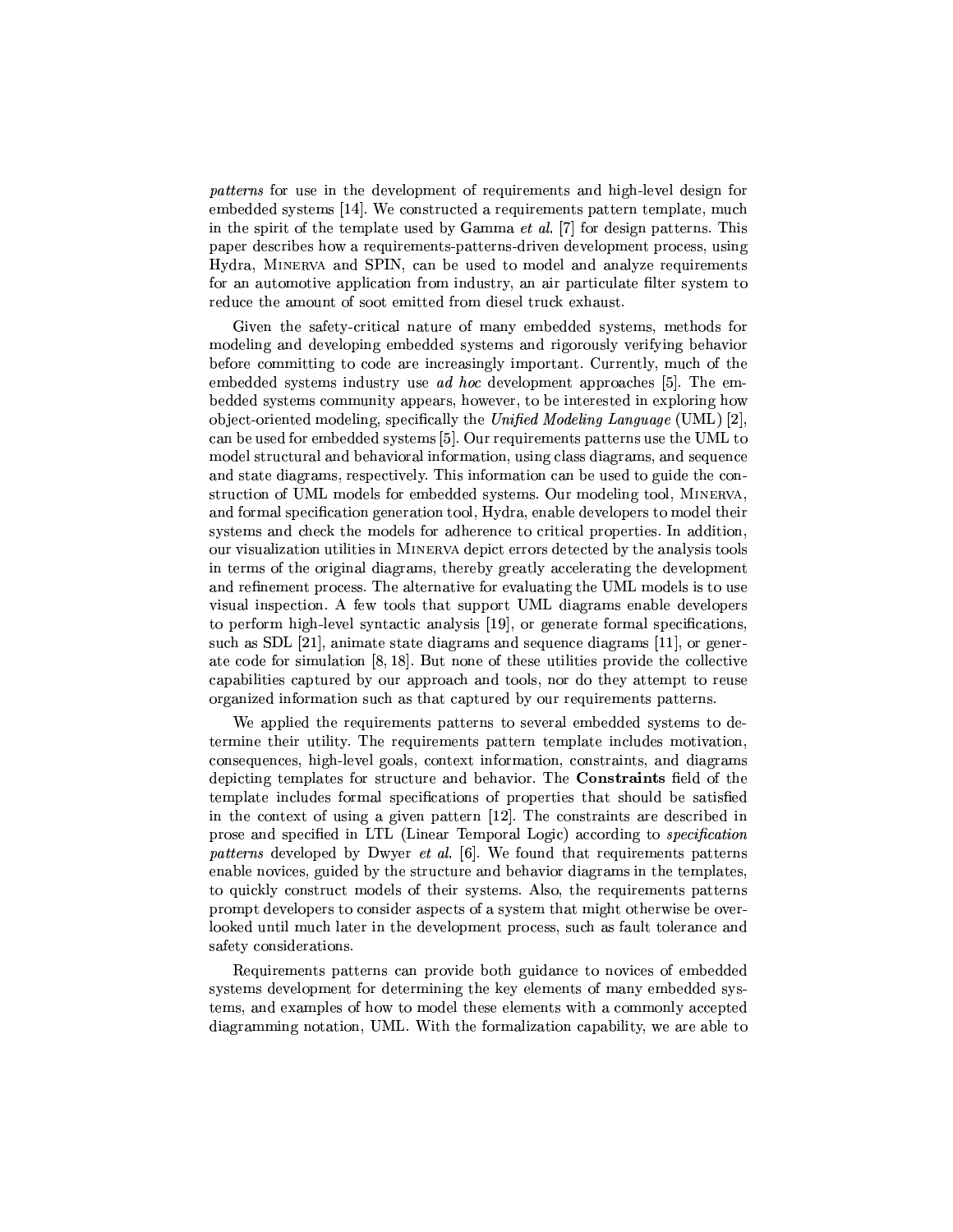validate (using simulation) the behavior of the requirements as captured by the state diagrams [3] within the structural context imposed by the class diagrams. Furthermore, constraints from the requirements patterns can guide novices in constructing formal properties to check against their UML models. The result is that developers can accelerate the initial development of requirements models through the use of the requirements patterns, and then using our formalization work and tools, they have a mechanism to rigorously check the requirements using simulation and model checking techniques.

The remainder of this paper is organized as follows. Section 2 briefly describes our modeling/visualization and formalization frameworks and the tools instantiating them, and overviews requirements patterns. Section 3 illustrates how requirements patterns can be incorporated into our iterative modeling and analysis process for creating, analyzing, and refining UML diagrams. Section 4 contains an overview of the Diesel Filter System (a system of particulate filters to reduce soot in diesel truck exhaust) and describes the preliminary results of developing and analyzing the UML diagrams. Section 5 gives concluding remarks and discusses future investigations.

#### $\boldsymbol{2}$ **Background**

This section overviews several technologies contributing to the project, including MINERVA and Hydra that support UML, used to give high-level descriptions of systems, and requirements patterns that describe information typically used for describing requirements of embedded systems.

#### Modeling/Visualization and Formalization Frameworks  $2.1$

We have developed a general framework  $[4, 15, 17]$  for formalizing a subset of UML diagrams in terms of different formal languages  $[15-17]$ . The formal  $(tar$ get) language chosen should reflect and support the intended semantics for a given domain. This formalization framework enables the construction of a set of rules for transforming UML models into specifications in a formal language [4]. The resulting specifications derived from UML diagrams enable either execution through simulation or analysis through model checking, using existing tools. The mapping process from UML to a target language has been automated in a tool called Hydra [15].

To complement Hydra's formalization framework for automatic generation of formal specifications, we developed a modeling and visualization framework [3] to support a number of tasks necessary to model and analyze UML diagrams. These tasks have been automated in a tool called MINERVA [3] that includes the following capabilities: graphical construction of syntactically correct UML diagrams<sup>1</sup>; and visualization of consistency-checking results, simulation traces,

<sup>&</sup>lt;sup>1</sup> We use Honeywell's domain model editor toolkit,  $DoME$  [10], to build the graphical editor for UML diagrams.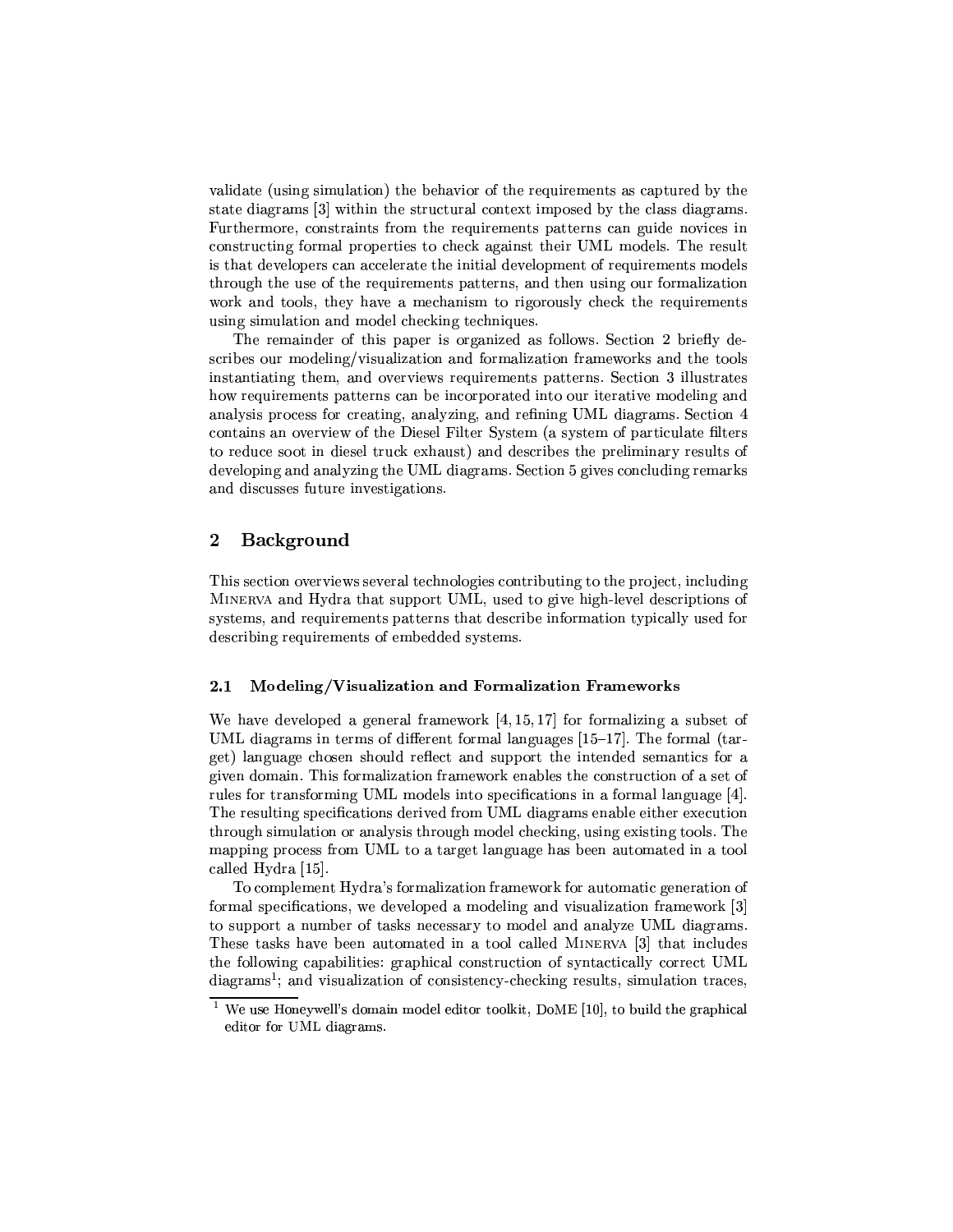and paths of execution that lead to errors, all in terms of UML diagrams. For this paper, we focus on the embedded systems domain, instantiating MINERVA and Hydra with formalization rules for Promela to be used with the SPIN simulator and model checker [9].

#### $2.2$ **Requirements Patterns**

We developed a template to describe requirements patterns [14] by modifying the original design pattern template [7] to address the needs of requirements engineering. Modifications relevant to this paper include extending the original design pattern template with **Constraints** and **Behavior** sections that contain specification-pattern-based [6] representations of properties of interest, and sequence and state diagrams that illustrate sample behavior, respectively. Thus far, our constraints have included representations of two of Dwyer et al.'s  $[6]$ most popular general specification pattern categories, universality/absence (to capture invariant properties) and response (to capture cause/effect relationships in system behavior). Requirements pattern constraints provide a template for instantiating properties specific to a modeled system in terms of the UML diagrams describing the system. See [14] for further details on the requirements pattern template.

We have identified several patterns to describe requirements for the main elements of an embedded system. Figure 1 gives a list of the requirements patterns that have been identified to date with a brief description of each. The complete set of requirements patterns and their full descriptions are given elsewhere [14].

| Actuator-Sensor:          | How to specify various kinds of sensors and actuators and           |
|---------------------------|---------------------------------------------------------------------|
|                           | their relationships to a controller in an embedded system.          |
| Controller Decompose:     | How to decompose an embedded system into different                  |
|                           | components according to their responsibilities.                     |
| <i>Monitor Actuator</i> : | How to increase safety and reliability by monitoring actu-          |
|                           | ator behavior for errors.                                           |
| Fault Handler:            | How to integrate a fault handler into an embedded system.           |
| Channel:                  | How to arrange communication between two components.                |
| W at chdog.               | How to monitor a device or system conditions and initiate           |
|                           | corrective $\arctan(s)$ if a violation is found.                    |
| Examiner:                 | How to monitor a device and store occurring errors.                 |
| User Interface:           | How to specify a user interface that is extensible and<br>reusable. |
| Mask                      | How to reduce the burden placed on the computing com-               |
|                           | ponent when many sensors and actuators are present,                 |
|                           | whose values need to be sorted or filtered into single values       |
|                           | for the computing component.                                        |
| Moderator:                | How to provide an interface to support decoupling of com-           |
|                           | plex subsystems.                                                    |

Fig. 1. Current list of requirements patterns for embedded systems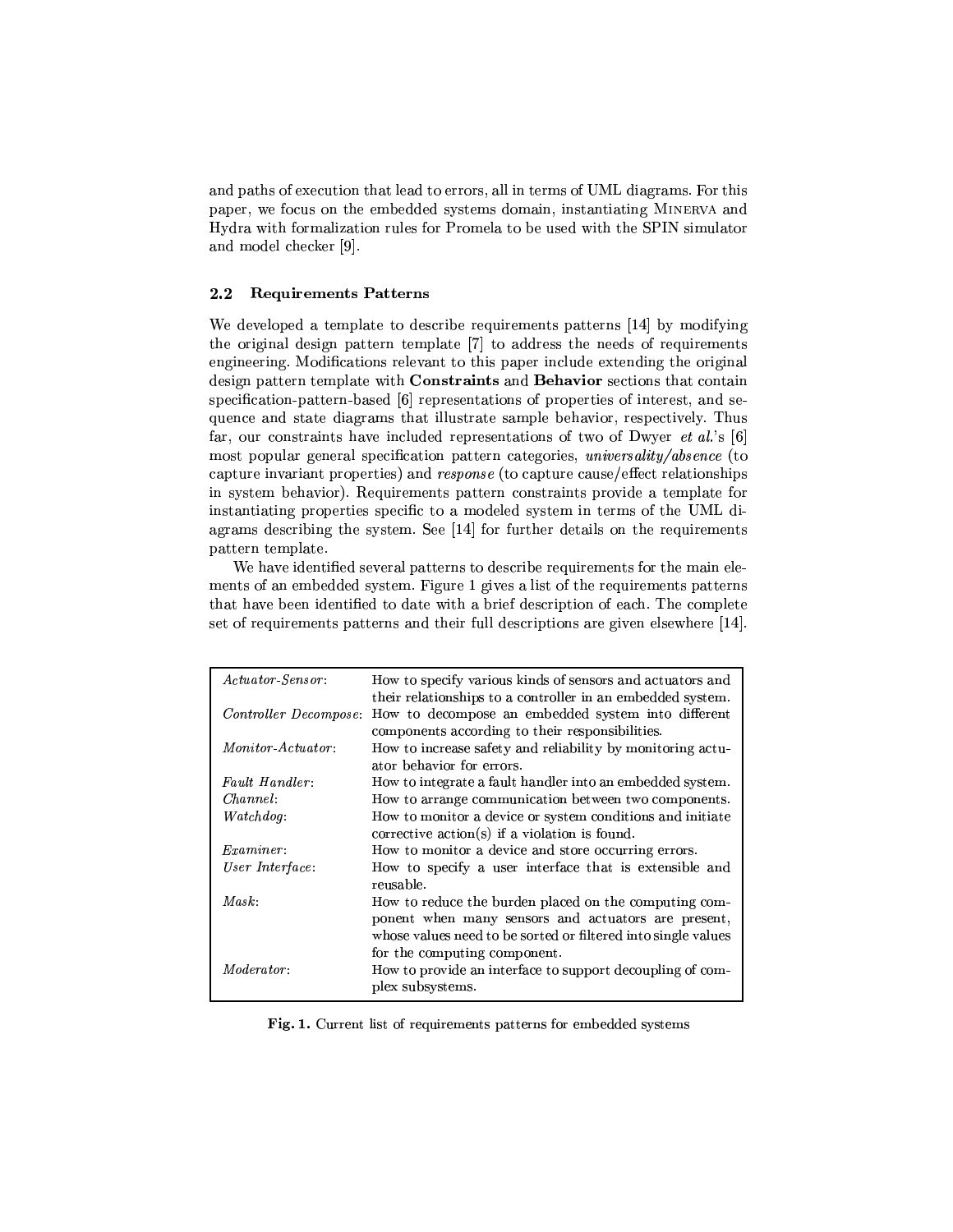#### **Modeling and Analysis Process**  $\bf{3}$

Figure 2 overviews our approach, illustrating how requirements patterns can be combined with the iterative modeling and analysis process supported by MIN-ERVA and Hydra  $[3, 15]$  (here instantiated with the model checker SPIN  $[9]$ ). The user begins by selecting appropriate requirements patterns based on the requirements of the system. Using the structural and behavioral diagrams in the requirements patterns as a guide, the user constructs UML class and state diagrams in MINERVA's graphical editors (Figure 2, part A). Hydra performs consistency checks (Figure 2, part B), and MINERVA visualizes structural consistencychecking results (dash-dotted arc in Figure 2, part F). (We omit discussion of these capabilities in this paper; see [3] for details.) Hydra then generates formal specifications from textual representations of UML diagrams (Figure 2, part C); these formal specifications can be used to validate the UML diagrams through simulation using SPIN (Figure 2, part D). In addition, the user may instantiate (as LTL claims) properties from the **Constraints** section of those requirements patterns used to guide the modeling of the system (Figure 2, part E). These LTL claims, defined in terms of attributes and states of the UML model, can then be checked against the UML diagrams (Figure 2, part D) through model checking using SPIN. Finally, MINERVA visualizes behavior simulation and counterexample traces (solid arc, Figure 2, part F) via state diagram animation, generation/animation of *collaboration diagrams* (which depict the paths of communication, or *links*, between objects that exchange messages), and generation of sequence diagrams, thus facilitating the debugging and refinement of the original UML diagrams.



Fig. 2. Overview of our approach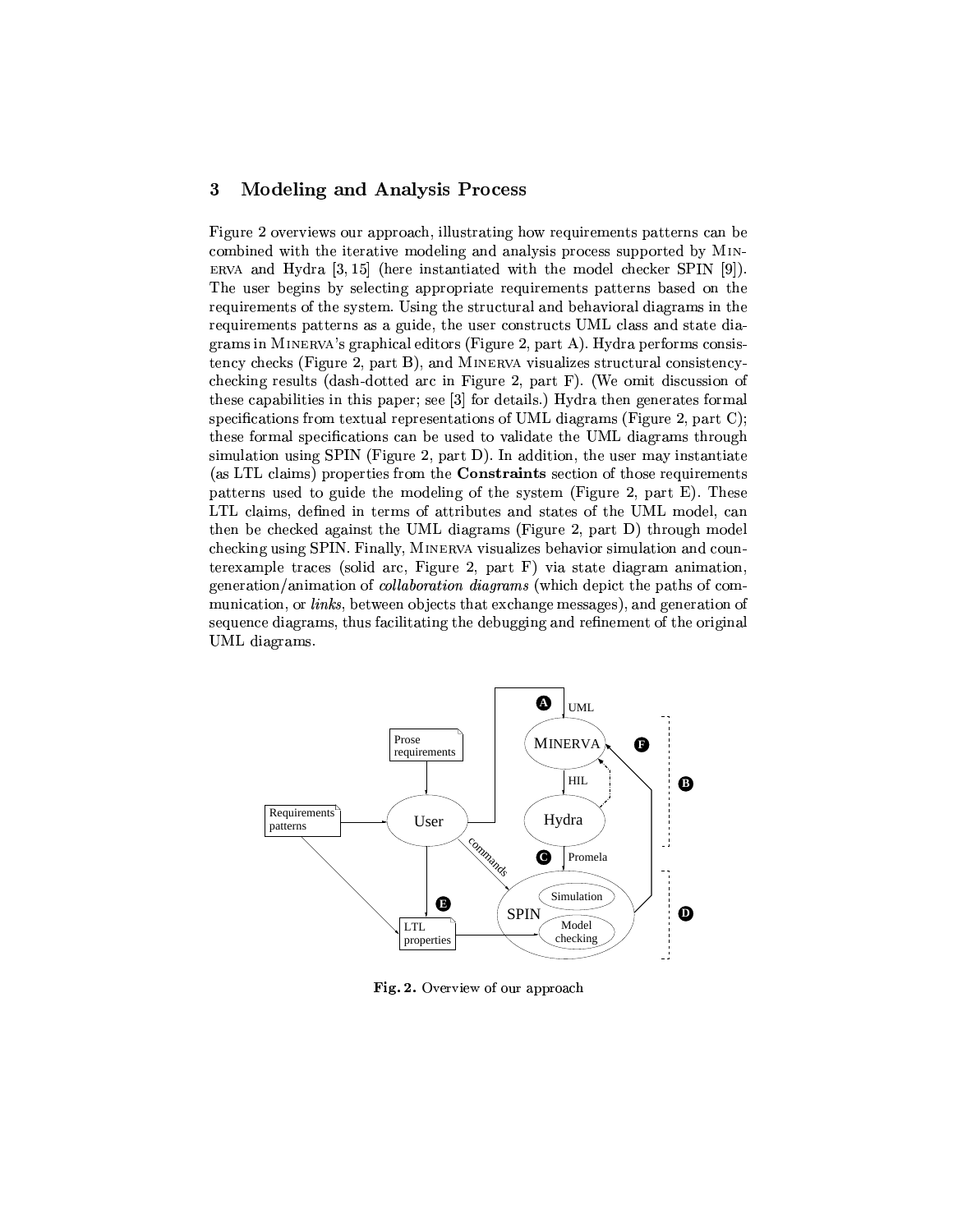#### Modeling and Analyzing a Diesel Filter System  $\overline{\mathbf{4}}$

This section describes how we applied our modeling and analysis process to an automotive application obtained from one of our industrial partners, Detroit Diesel. Specifically, we depict an embedded system controlling a self-cleaning particulate filter that reduces the amount of pollutants emitted from the exhaust of diesel trucks. We illustrate how requirements patterns can be used to guide the creation of a system model and how MINERVA and Hydra enable simulation and model checking with SPIN.

#### $4.1$ **Application Overview**

An effective way to reduce particulate combustion aerosols, or soot, from diesel truck exhaust is to use particulate filters placed in a canister and inserted into the exhaust gas path. A filter comprises several tubes, with each tube consisting of ceramic fibers wound around a metallic cylindrical grid. Exhaust gas flows through the filters, out of the canister, and into the exhaust pipe. To enable the exhaust gas to flow freely through the filters, they must be cleaned periodically. Therefore, the grid wires can be electrified, causing them to heat up and burn off trapped particulates. The Diesel Filter System (DFS) is an embedded system that initiates a cleaning cycle when the differential pressure across the filter canister, as measured in *Pascals* (Pa), is within an acceptable range. The grid heating sequence will not begin if too few engine revolutions have occurred since the last time the cleaning cycle was completed, or the current engine revolutions per minute (RPMs) are too low.

#### Requirements Patterns for the Diesel Filter System 4.2

We present four requirements patterns that we identified to be appropriate for this system based on the DFS requirements [22]: Actuator-Sensor, Fault Handler, Watchdog and User Interface Patterns. Figure 3 illustrates how the information in the **Structure** section of the *Actuator-Sensor*, *Fault Handler*, *Watchdog*, and *User Interface* Patterns can be used to guide the creation of a preliminary UML class diagram for the DFS. The ComputingComponent, shown in bold in Figure 3, plays a role in all four patterns.

- **Actuator-Sensor Pattern:** The Actuator-Sensor Pattern, denoted by dashed boxes and lines, shows how abstract sensor and actuator classes are used to give a common interface to the concrete sensors (CurrentMirror's, Pressure-Sensor) and actuators (DriverDisplay, HeaterRegulator's) in the DFS.
- Fault Handler Pattern: The FaultHandler, illustrated with a dash-dotted box and lines, controls the ComputingComponent to initiate safety actions when errors occur. It also controls the UserInterface, warning the user that errors have occurred.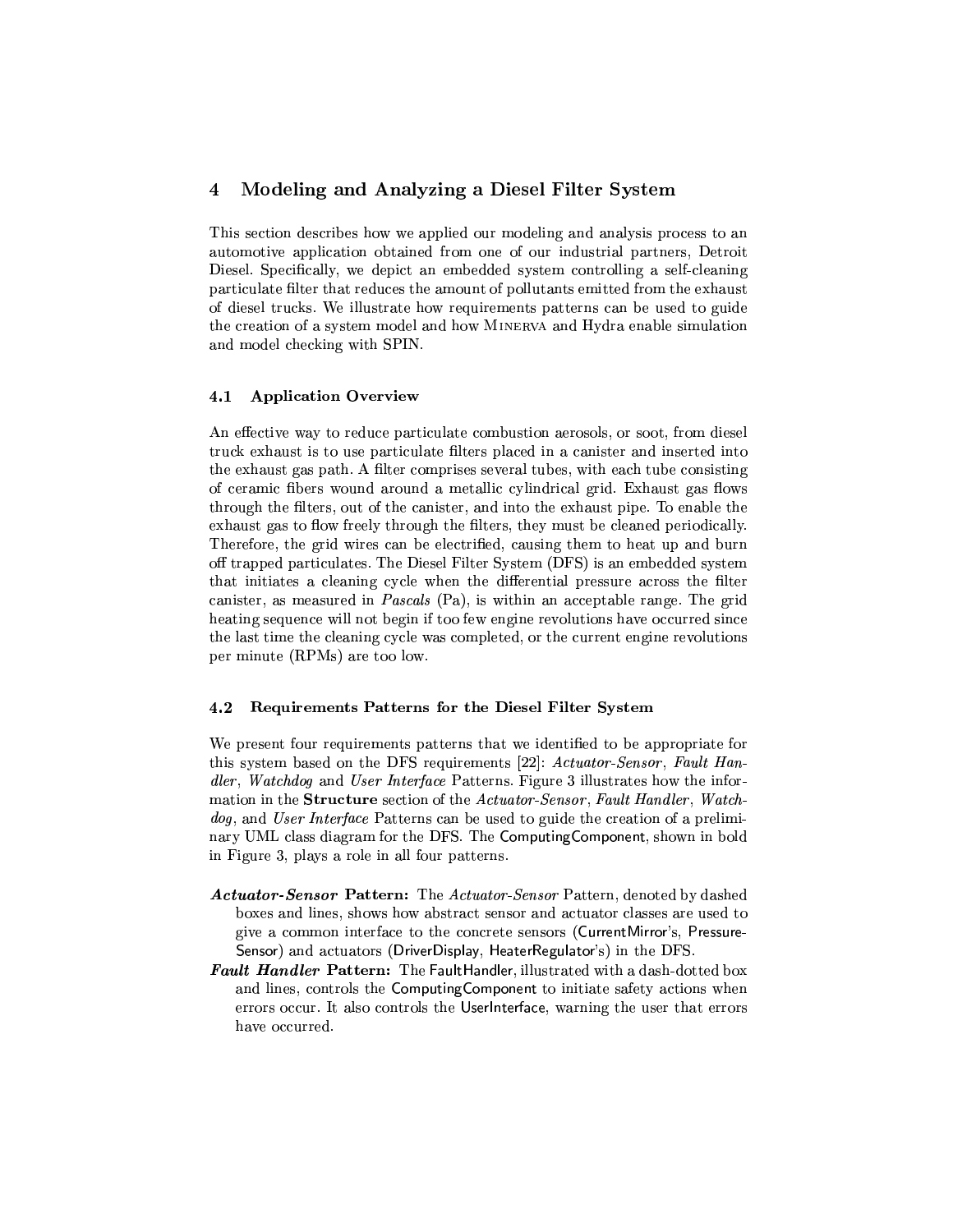

Fig. 3. Requirements-Pattern-Guided UML class diagram of the Diesel Filter System

- M.IhGw.P 635340#Y IPbm:9c y-28?rSRDbdNPLWhHbR aj`C#EkhQOHte\_[bnR a[L&ÞC^NrR ceLWNro^ùEiIPLFOihHù EiIrLWOHh\*RrCWEHIPbnR?cÊteNPbEdS]`LFNPthQLWOJEmhHIPb a\~Dpbcb\_78\]DfD-=:bh2`\Y ÷ütÊh(RDbhQbnG³hJE6CáþtÊLFceC^hHteLWN/L^ü herbohhipbn and telephone and the company both the company between the company of the company of the company of and initiates an emergency shutdown in the ComputingComponent.
- User Interface Pattern: The User Interface Pattern is represented by the EiI CWRDbR3a[L&DbnECWNrRácÊteNPbEdY Irb <sup>z</sup>bhDC\ {>=:9LDC\~}meD(GdLWNqhHOQLWc»ELWNrcÊj3LWNPb\*a[LLWcebnC^NáteNrRDt»GdC2ùhttps://webs.article.gov.gov.heimto.gov.heimto.gov.heimto.gov.heimto.gov.heimto.gov.heimtobachbad.gov.heimtoba indicator light.

### 23546437.10 6-0
7 -6#0 -6-222

 $\mathcal{M}$  ) and the contract of  $\mathcal{M}$  eigenvalues of  $\mathcal{M}$  . The contract of  $\mathcal{M}$  is one contract of  $\mathcal{M}$  and  $\mathcal{M}$  is one contract of  $\mathcal{M}$  and  $\mathcal{M}$  is one contract of  $\mathcal{M}$  is one contract of GJIPbnGJúteNPo#0ø\bèV Eib hkø\L hQbnGJIPNPt»ûqVPbnEnY teOQEihnS,ø,bè]LDRDbncmLFNPcejéhQIPLFEHb \_[LWOHhHteLWNrEL^ü\*hHIrb EijDEihHbd] hHIrC^hC^OQb3OQbdcebdþ2C^Nqh`hHL LFVPOüLGdVrEHbnRäC^NrCWcÊjDEHteEnY ÷NéhQIPt»EÞEkhQVrRDjFSø,b C^OQbtÊNqhQbdOHù bnEihHbnRáteN Ei\_[bnGdtüjteNPoÞC^N RáCWNrC^cej'dteNPohHIPb6uBGcebnCWNPtÊNroÞGjDGcebWY-/b\*]`LDRDbdcLWNPcej hHIrLFEHb components relevant to this analysis. Additionally, we also abstract the number L^üIPbnC^hHbdO\*OQbdoFVPc»C2hHLFOQEC^N RèhQIPbdteO(GdLWOQOHbEi\_[LWNrRPtÊNPoGVrOHOQbdNqh\*]`tÊOQOHLFOQEmüOQLW] bntÊoFIqh6tÊN/hHIrb CWG³hQVrC^cEHjDEkhQbd] RPL2øN3hQLhkø,L`teNáLFVPO]`LDRDbdcY

 $\mathcal{C}_{\text{second}}$  we determine equivalence classes for the negathle velues of system conditions. Generally, the operational status of a component is represented as e 2- USBN 2-0-VERTHOU 2- EIBAD 2-0-VERTHALD 2-1-VERTHE 1-VERTHE 1-VERTHE 1-VERTHE 1-VERTHE 1-VERTHE 1-VERTHE 1-.baja booqcoheda bilaar bilaan booqcoheda bilaar bilaan bilaan bilaan bilaan bilaan bilaan bilaan bilaan bilaa  $\blacksquare$ ...D.m:1.Decompofferite 54  $\blacksquare$ EiVPOQbWS NVP]#a bnO\*L^ü<OQbdþFLWceVDhHteLWNrEmL^ü,hHIPb`bnNPoWteNPb EiteNrGdb(hQIPb`ceCFEkh\*GcebnCWNPtÊNroáGdjGdcÊbFSGVPOQOQbdNqh engine speed) can be determined from the requirements, as shown in Expres-Eithelware S/A and the S/A teo Windows and the Oqbdrrepborofbia, and the S/A since the S/A since the S/A since the S/A since the S/A since the S/A since the S/A since the S/A since the S/A since the S/A since the S/A since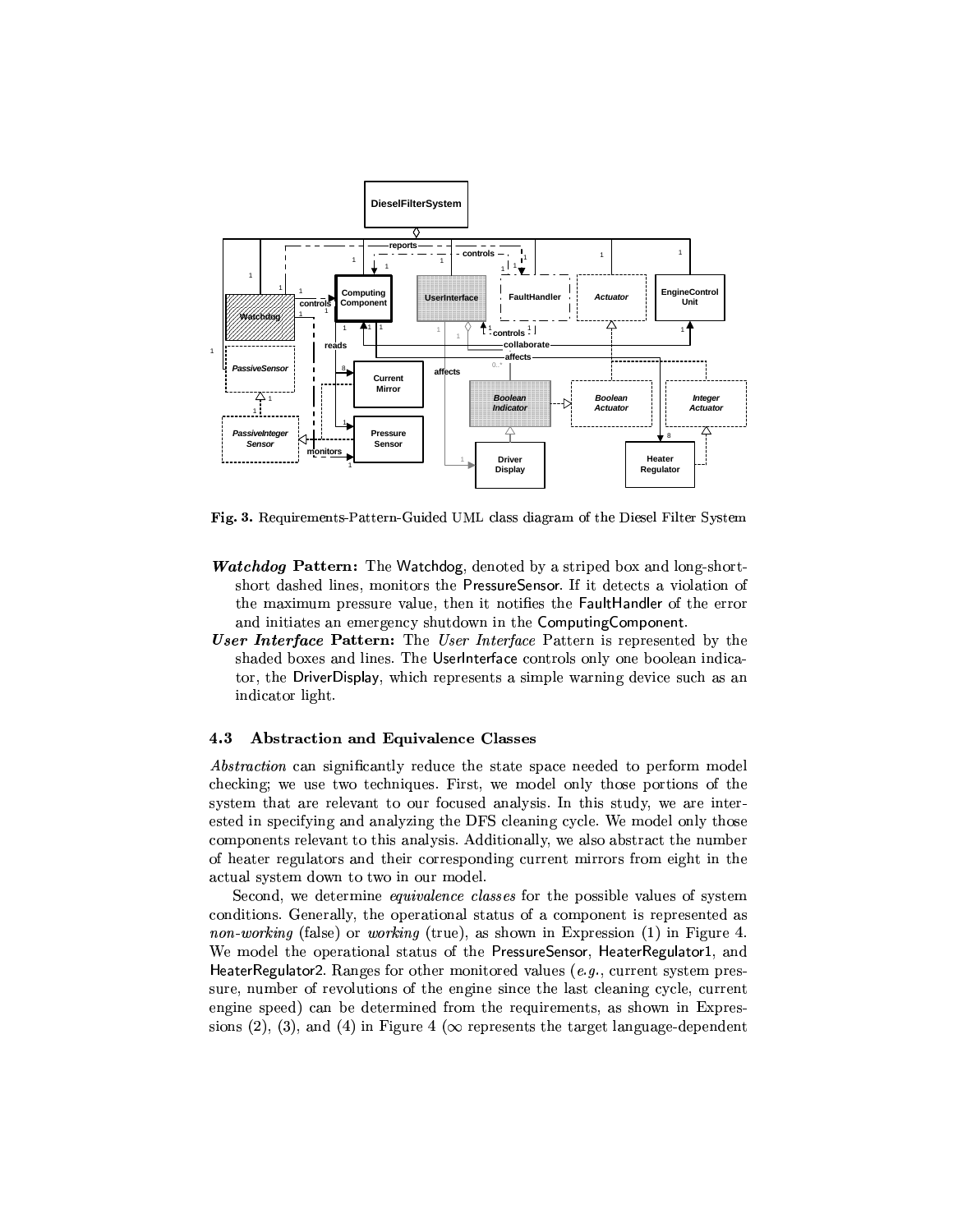upper bound). We also introduce physical abstraction values for modeling purposes (Figure 4, Expressions  $(5)$  and  $(6)$ ). These values represent the interaction between components due to existing physical relationships  $(e.g., how much the$ current pressure decreases after every successful cleaning cycle in the DFS).

$$
\langle Component\rangle OperationState = \begin{cases} 0 & \text{(non-world)}\\ 1 & \text{(working)} \end{cases} \tag{1}
$$

$$
Current System Pressure = \begin{cases} [0; 8,000] \\ (8,000; 10,000] \end{cases} \tag{2}
$$

$$
itsystemPressure = \begin{cases} (8,000; 10,000] \\ (10,000; \infty) \end{cases} (2)
$$

Below 8,000 Pa the system remains in an idle mode; between 8,000 and 10,000 Pa the cleaning cycle starts; above 10,000 Pa the system shuts down for safety reasons.

$$
Total RPMValue = \begin{cases} [0; 10,000) \\ [10,000; \infty) \end{cases} \tag{3}
$$

The total number of engine revolutions since the completion of the last cleaning sequence must be at least 10,000; otherwise, the cleaning sequence will not start.

$$
Current RPMValue = \begin{cases} [0; 700) \\ [700; \infty) \end{cases} \tag{4}
$$

The current engine speed, measured in RPMs, must be at least 700; otherwise, the cleaning sequence will not start.

$$
PressureSensorClearupValue = \begin{cases} -250\\ 300\\ 3,000 \end{cases} \tag{5}
$$

This value determines how much the pressure decreases each time a heating element is activated. A negative value resembles a defective heating element, letting the pressure rise in every cleaning sequence.

$$
HeaterCurrent ConversionRatio = \begin{cases} 2 \\ 3 \\ 4 \end{cases}
$$
 (6)

This value determines the amount of increase of the current mirror value per increase of the respective heating element value. The lower the heater current conversion ratio, the faster the current value will increase on a heater value increase.

Fig. 4. Equivalence classes for system conditions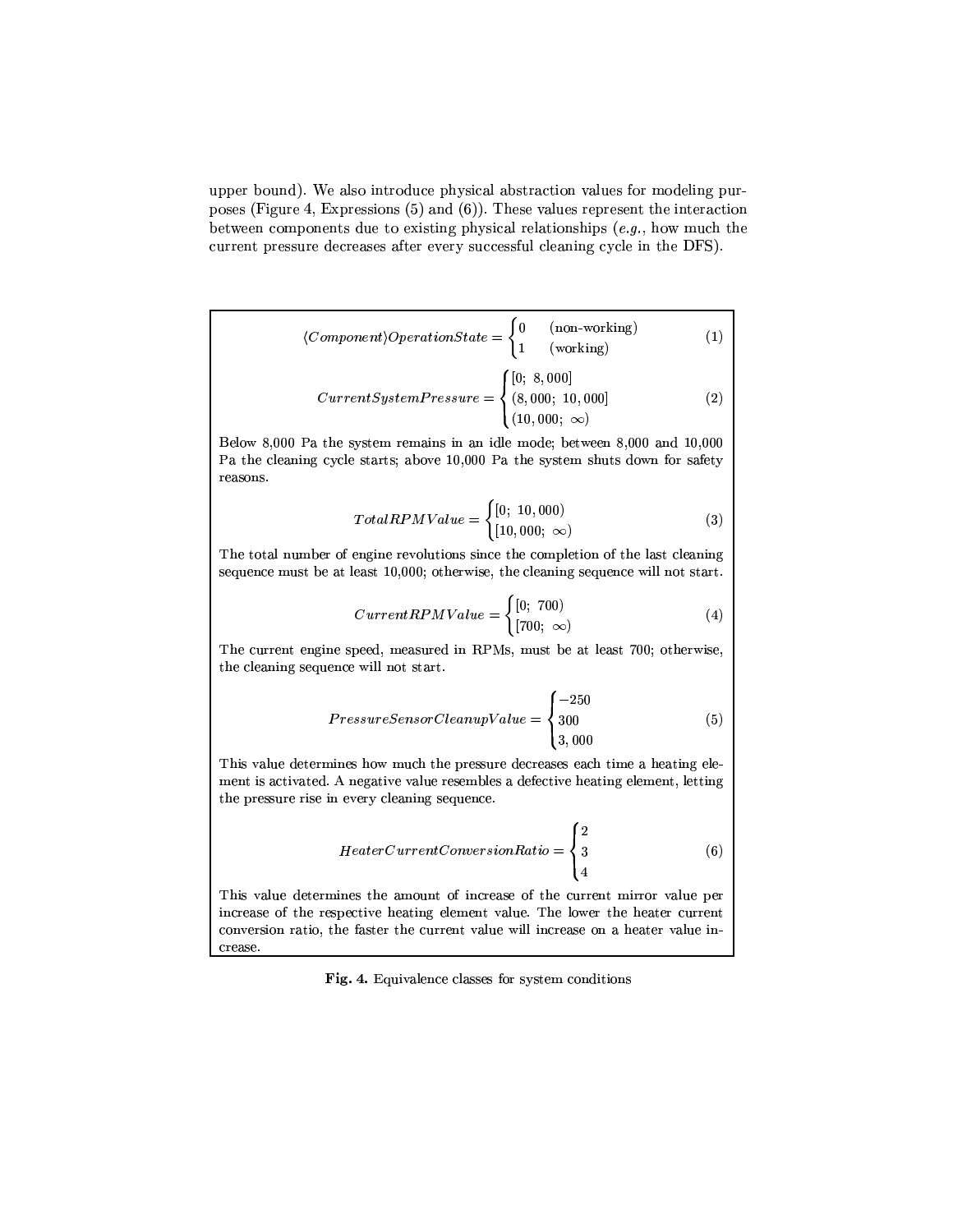#### UML Modeling for the Diesel Filter System  $4.4$

Based on Figure 3 and our abstractions, we created UML object and state diagrams to model the DFS. Figure 5 overviews the UML object diagram for the DFS (attributes and methods have been elided). Components retain their shading/line characteristics from Figure 3. The Computing Component, the core of the system, reads values from the sensors PressureSensor, CurrentMirror1, and CurrentMirror2, and the EngineControlUnit. It also sets the values of the actuators HeaterRegulator1 and HeaterRegulator2. The PressureSensor senses the current pressure. The EngineControlUnit models an interface to the engine controller to check the current engine speed (RPMs) and the total number of revolutions since the last cleaning cycle. Each CurrentMirror senses the amount of electrical current flowing through its respective HeaterRegulator. The FaultHandler processes error messages received and takes appropriate actions (defined in the FaultHandler state diagram). The Watchdog monitors the PressureSensor, notifying the FaultHandler and shutting down the ComputingComponent if the pressure exceeds 10,000 Pa. The UserInterface controls the DriverDisplay, which represents a simple warning light. Additionally, our approach incorporates two special classes, an Environment class that defines the equivalence classes for system conditions of the environment as depicted in Figure 4, and a SYSTEMCLASS class that represents the aggregation of the main components of the system and non-deterministically selects values for the system conditions.



Fig. 5. UML object diagram of the abstracted Diesel Filter System

In our approach, each component has its own state diagram; however, due to space constraints, we show only the (elided) state diagram of the Computing-Component, the central component of the DFS, in Figure 6. The structure of this state diagram follows that of the state diagram given in the Behavior section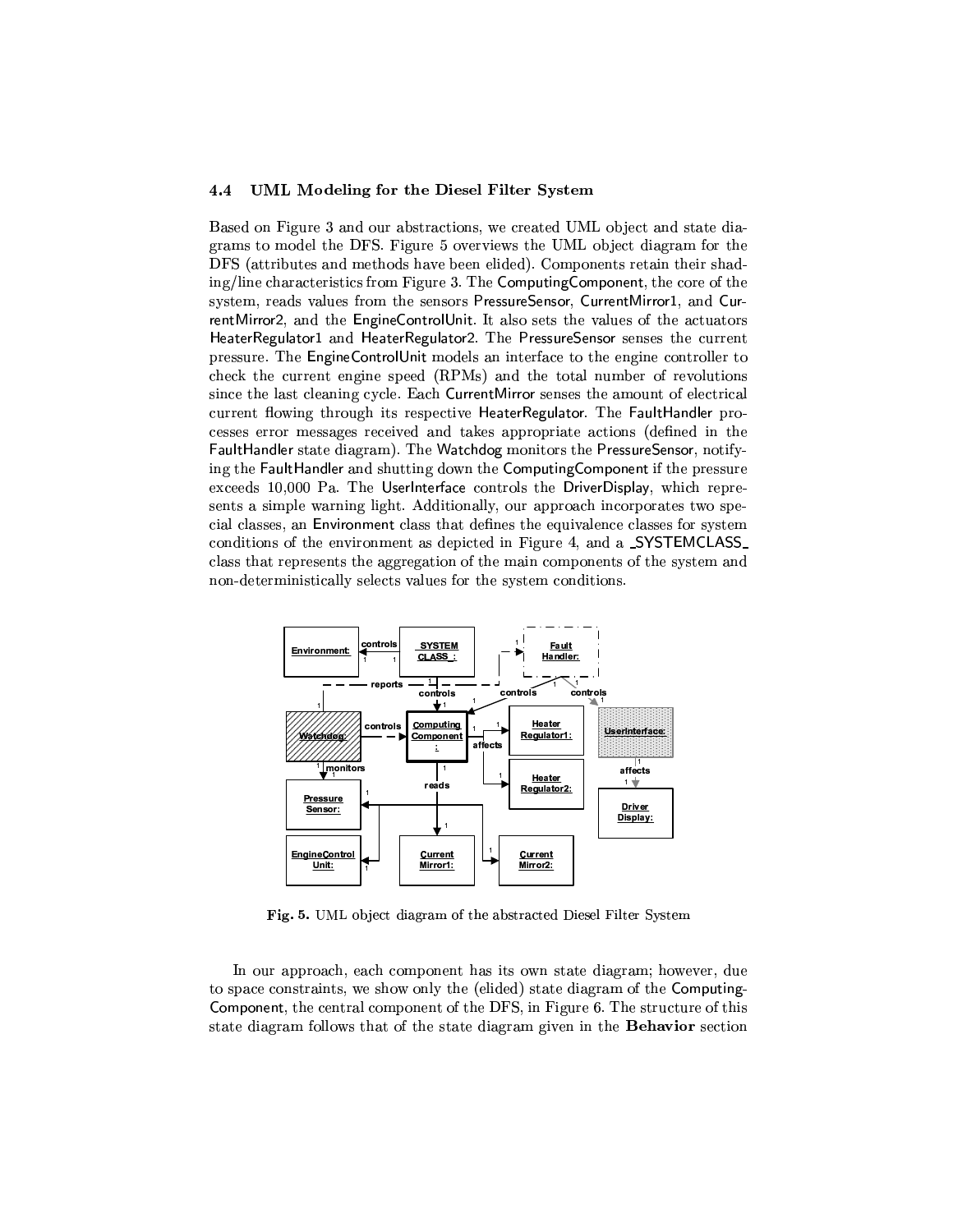of the Fault Handler pattern [14]. Specifically, it has the state PowerOff and the composite states *Initialize* and *NormalBehavior* (elided in Figure 6). Furthermore, the three states *GetPressure1*, *GetPressure2*, and *Idle* represent the Idle mode of the DFS where the system continuously queries the PressureSensor and initiates a cleaning cycle if the pressure is found to exceed  $8,000$  Pa. (The dashed and bolded transitions and the italicized elements will be described in the next section as part of the analysis process.)



Fig. 6. UML state diagram of the ComputingComponent (elided)

The DFS performs three main steps. First, on system activation, the DFS enters an *Initialization* phase. If the initialization is performed successfully, then the system enters an *Idle* phase. While in the *Idle* phase, the system continually checks the current system pressure. If a failure occurs during the initialization, then the system shuts down.

Second, if the differential pressure in the filter container exceeds 8,000 Pa, then the cleaning cycle is started. At the beginning of the cleaning cycle, the system waits for the total number of revolutions since the last cleaning cycle and the current RPMs to pass their thresholds of 10,000 and 700, respectively. In a cleaning sequence, each operational heater element is ramped up to burn off trapped particulates and ramped down afterwards. During the ramp-up process of each heater element, the system monitors the current on the corresponding current mirror to detect excess conditions and accordingly ramps down the heating element.

Third, after the completion of the cleaning cycle the DFS returns to the *Idle* phase, waiting for either the pressure to exceed 8,000 Pa again or a system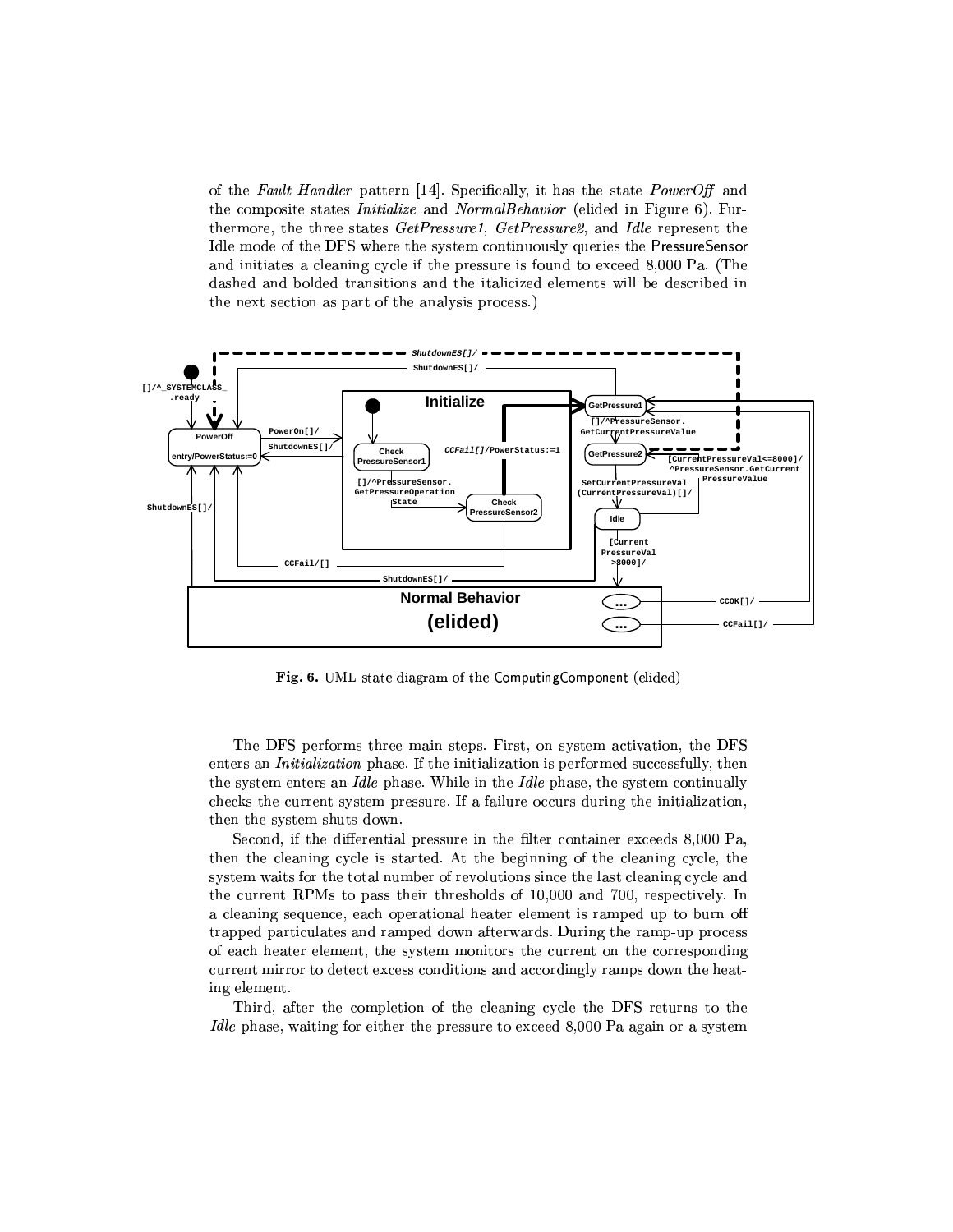shutdown message to arrive.

#### **Analysis Using Requirements and Specification Patterns** 4.5

After we use MINERVA to construct UML diagrams of the system, we use Hydra to generate an executable specification of the system in terms of Promela (not shown due to space constraints; see [13]). Briefly, objects are captured as proctypes that communicate via channels using queueing semantics  $[4, 15]$ . In this section, we examine three requirements for the DFS. In each case, we give the prose requirement, the relevant requirements pattern(s) in bold italics, the relevant specification-pattern-based constraint(s) from the Constraints section of each requirements pattern, the instantiated constraints checked against the generated Promela specification, and the analysis results (including visualizations).

Requirement 1: It should never be the case that the PressureSensor is nonoperational and yet the system power is on.

**Fault Handler** Constraint: If system initialization fails, then the system should remain in a powered-off state.

```
[] ( ! ( ''Initialization failed'' && ''System power is on'' ) )
```
Instantiated Constraint: In our DFS model, system initialization has been abstracted to checking the operational status of the PressureSensor, represented by the attribute PressureOperationState. Its possible values are zero (not working) and one (working). The power to the Computing Component, the core of the system, is represented by the attribute PowerStatus. Its possible values are zero (off) and *one* (on).

```
[] ( ! ( ( PressureSensor. PressureOperationState==0 )
          && ( ComputingComponent. PowerStatus==1 ) ) )
```
Analysis Results: SPIN detected a counterexample. MINERVA generated a sequence diagram<sup>2</sup> from the counterexample in terms of the UML objects in our model. However, the sequence diagram (not shown) indicated only that the Computing Component began its initialization phase by querying the Pressure Sensor operational status, and received a  $CCFail$  message indicating that the Pressure-Sensor was not working. Without more information, it is difficult to determine the cause of the error. MINERVA can also animate the UML state diagrams based on trace data from the SPIN counterexample. State diagram animation of the entire model revealed that the Computing Component unexpectedly reached (and became deadlocked in) state GetPressure2. Figure 7 shows, in human-readable form generated by MINERVA, only those animation steps pertaining to the ComputingComponent state diagram (Figure 6).

<sup>&</sup>lt;sup>2</sup> MINERVA's sequence diagram illustrates the order in which messages were sent between UML objects during a particular trace. In contrast, SPIN generates Message Sequence Charts (similar to sequence diagrams) that depict message communication at the level of Promela processes, rather than UML objects.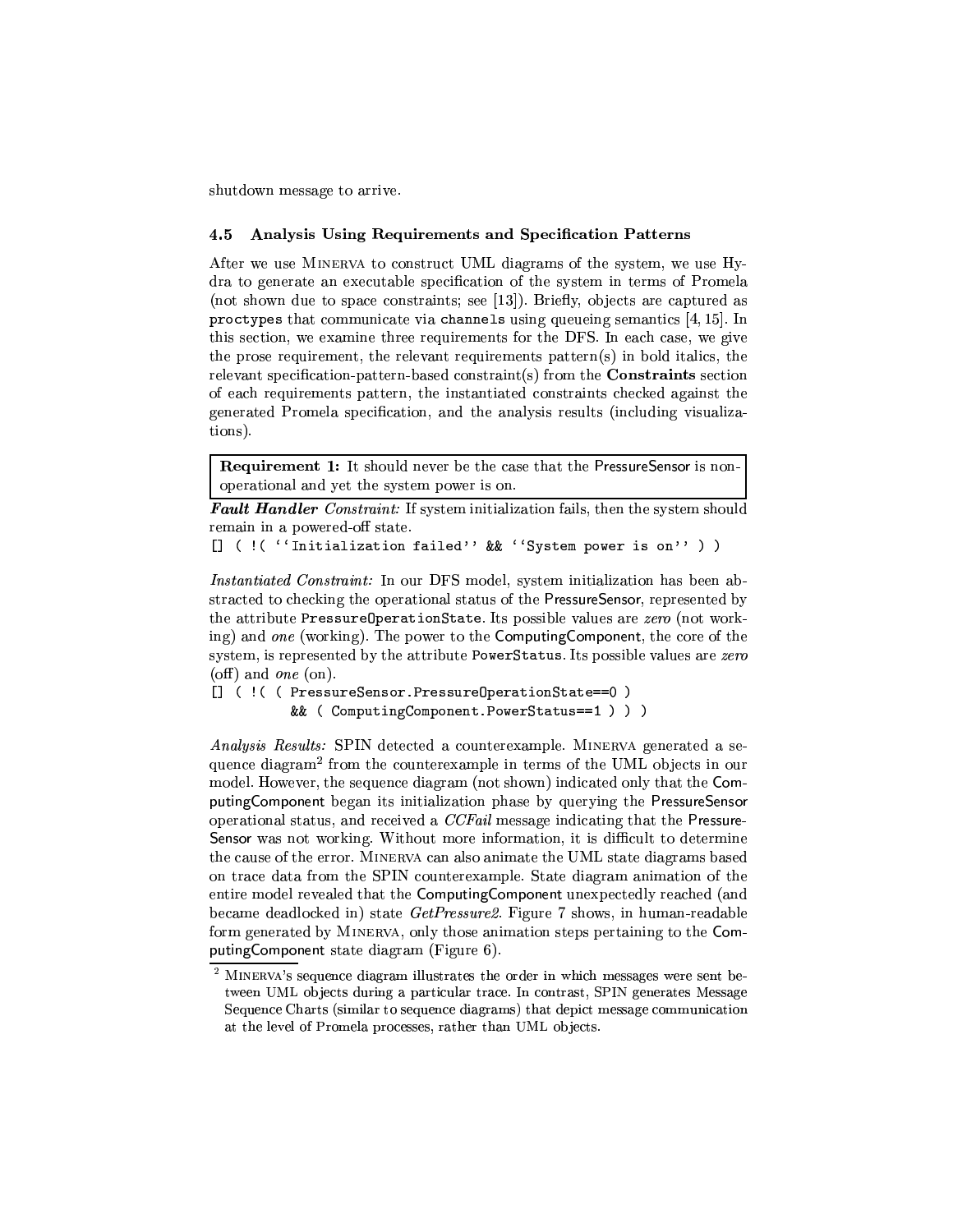|  | 1. Object "ComputingComponent" transitions from state "Initial" to state |  |  |  |  |
|--|--------------------------------------------------------------------------|--|--|--|--|
|  | "PowerOff" on event "modelstart"                                         |  |  |  |  |

- ¢^Ò3L\^Æ}QQy w\*FFykqw\*Dwnq}J2y-?y|i{dqykwFxÊ|kw yi{dyk} çwz}Q|5L\$/ykw yi{yk} "Initialize" on event "PowerOn"
- GWÒ3L\^Æ}QQy w\*FFykqw\*DwF}J2y- y|i{nFykwnq xe|kw yi{yk} fÅFyk{dÈåykwåyi{yk}  $\sim$  Jiwayi Hefman H6w  $\sim$  Jiwayi  $\sim$  Jiwayi  $\sim$  Jiwayi din  $\sim$  Jiwayi din  $\sim$  Jiwayi din  $\sim$  Jiwayi din  $\sim$  Jiwayi din  $\sim$  Jiwayi din  $\sim$  Jiwayi din  $\sim$  Jiwayi din  $\sim$  Jiwayi din  $\sim$  Jiwayi din  $\sim$  Jiwayi di
- $\mathcal{L}=\mathcal{L}=\mathcal{L}=\mathcal{L}=\mathcal{L}=\mathcal{L}=\mathcal{L}=\mathcal{L}=\mathcal{L}=\mathcal{L}=\mathcal{L}=\mathcal{L}=\mathcal{L}=\mathcal{L}=\mathcal{L}=\mathcal{L}=\mathcal{L}=\mathcal{L}=\mathcal{L}=\mathcal{L}=\mathcal{L}=\mathcal{L}=\mathcal{L}=\mathcal{L}=\mathcal{L}=\mathcal{L}=\mathcal{L}=\mathcal{L}=\mathcal{L}=\mathcal{L}=\mathcal{L}=\mathcal{L}=\mathcal{L}=\mathcal{L}=\mathcal{L}=\mathcal{L}=\mathcal{$ wad in the set of the set of  $\mathcal{A}$  and  $\mathcal{A}$  and  $\mathcal{A}$  for  $\mathcal{A}$  and  $\mathcal{A}$
- J^Ò3L\^Æ}QQy w\*FFykqw\*DwF}J2y- y|i{nFykwnqèxe|kwyi{dyk} F}JiFçA|k}JW|k}vW}JWÇ sor2" to state "GetPressure1" on event "CCFail"
- $\mathcal{L}=\mathcal{L}$ y-bwff $\mathcal{L}=\mathcal{L}$ y-bwff $\mathcal{L}=\mathcal{L}$ P\}QyiçA|k}JF|k}¢

Fig. 7. Animation trace of the ComputingComponent state diagram (Requirement 1)

Corrective Actions: We determined that the problem was unintentional non-RDbhQbdOQ]teNPt»Ei] teN hHIrb 0243B5J7p9<;>=E?`024365C24=EDC=:9EihQC2hQbèRDt»C^oFOQCW]áY\$
IPbètÊhQCWcÊt»GtdbR bdþFbdNqh "CCFail" on the bold transition in Figure 6 unintentionally creates a non- $R$ bessetten i Lib $\alpha$ <sub>i</sub>n  $\alpha$ <sub>2</sub> and  $\alpha$ <sup>2</sup> in  $\alpha$ 1  $\alpha$  $\alpha$  a  $\alpha$ ten ann S ten ann an Sealainn an Còrofodd a chomain comhan an Còrofodd a chomain comhan an Còrofodd a chomain c þWbdOQtÊýrbnRhHIPb6GdceCWtÊ] C2üÜhHbnO DS <"<PS <6hHOJC^NrEHtÊhHteLWNrEnY

74 \$083 <sup>Y</sup> <sup>÷</sup>ürhQIPb m:9c y82-?mRPbhHbG³hJECmþteLWc»C2hQtÊLFNShHIPbnN(hQIPbEijDEihHbn]ëEiIPLFVPc»R turn off.

 $\blacksquare$  is the state  $\blacksquare$  . The coherent contract of the operation results of the  $\blacksquare$  $\mathbf{M}=\mathbf{X}\mathbf{X}$  and  $\mathbf{M}=\mathbf{M}$  . The contract  $\mathbf{M}=\mathbf{M}$  and  $\mathbf{M}=\mathbf{M}$ eijDeihhedihhedihhedistä in eijaldroboddata in eijaldroboddbw. [] ( ''Violation'' -> <> ''Start recoverv action'' )

 $Instantiated\ Constant:$  The attribute Violation represents whether or not the m:9c y-28?(IrCFE,RPbhHbG³hQbnRáC6þtÊLFceC^hHteLWNY <sup>÷</sup>hJE,\_[LFEQEHtÊaPcebþ2CWcÊVPbEC^OQb %42 ßNPL#þteLWc»C2hQtÊLFNIrCFE a bild $\alpha$ a albandar ir a bandar ar a bhadain an bhadain an t-aibhdhean an a-bhadain an a-bhadain an a-bhadain when a violation occurs.

- [] ( ( Watchdog.Violation==1 ) ->
	- <> ( ComputingComponent.PowerStatus==0 ) )

 <sup>=</sup> &@79@@O4@8 >A@&\*B ÷)( RPbhHbG³hQbnRèC3GLFVPNqhHbdOQbPCW]\_rcÊbFSPüOQLW]øIPt»GJI -/- éoWbdNPù bdOJC2hHbR hQIPb bdcet»RDbnR %EibûFVrbdNrGdbRDt»C^oFOQCW]EiIPL2øN?tÊN tÊoFVPOHb \*PY <sup>÷</sup>N?hHIPt»E\*RDt»C^oFOQCW]áS hHIrb

 $\Omega$ iè2, is a component de la JFJ  $\Omega$  and  $\Omega$  and  $\Omega$  and  $\Omega$   $\Omega$   $\Omega$   $\Omega$   $\Omega$   $\Omega$   $\Omega$  $\Box$ Qyz}J yk $\Box$ alian yk $\Box$ alian wn $\Box$ ykq} Wyk}J {³} D}Q}J }JÈF}³PqQÈqFq3ykq} qyk{nÈ1032ÔHÏ4Ù \*}Jk{nn}Þ}J2y#ykwáykF} Computing Component; and  $(2)$  the lifelines of all objects not participating in the message exchange depicted by the sequence diagram have been elided.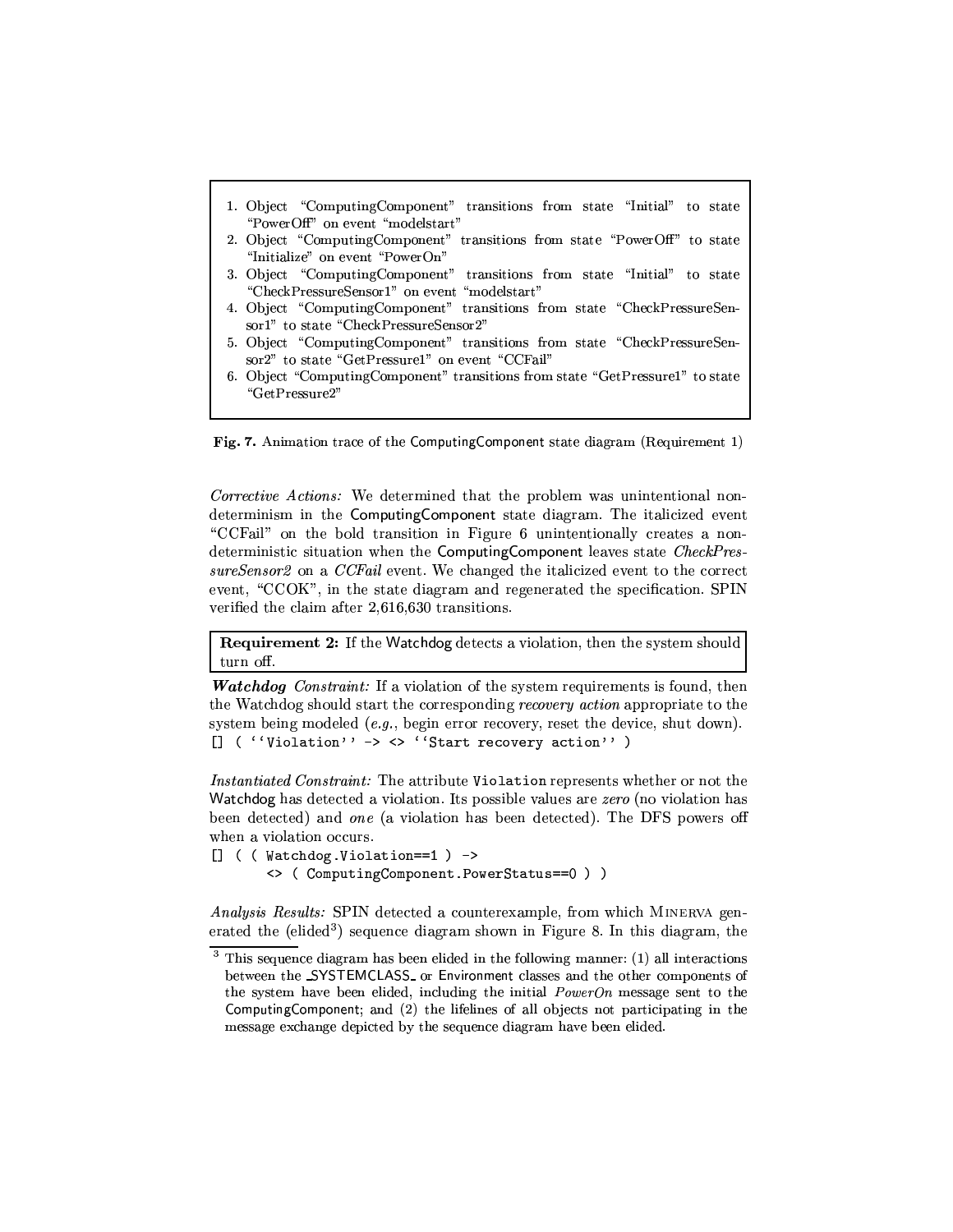ComputingComponent queries the operational status of the PressureSensor and receives a  $CCOK$  message, indicating that the PressureSensor is working. It then requests the current system pressure. However, the PressureSensor notifies the Watchdog that the current system pressure exceeds 10,000 Pa. The Watchdog then sends a *ShutdownES* message to the ComputingComponent and an error code to the FaultHandler, indicating that a violation has been detected. The FaultHandler notifies the UserInterface, which then activates the DriverDisplay. Again, the sequence diagram does not provide enough information to determine the cause of the error. (The expected behavior of the ComputingComponent upon receiving a ShutdownES message is to power off.) State diagram animation of the entire model reveals that the ComputingComponent becomes deadlocked in state  $GetPressure2$  rather than returning to state  $PowerOff$ .

Corrective Actions: We determined that the problem was a missing transition in the Computing Component state diagram that unintentionally created a deadlock in the state GetPressure2. We added a transition from state GetPressure2 to state PowerOff to handle event ShutdownES (depicted by the dashed transition in Figure 6) and regenerated the specification. SPIN verified the claim after  $3.028,470$  transitions.



Fig. 8. Elided UML sequence diagram (Requirement 2)

**Requirement 3:** If the Watchdog detects a violation, then a warning light turns on. Constraints from several requirements patterns combine to specify this requirement. Upon detecting a violation, the Watchdog interacts with the FaultHandler. Upon receiving an error message, the FaultHandler interacts with the UserInterface. Finally, upon notification from the FaultHandler, the UserInterface takes appropriate action, in this case turning on a warning light. The three constraints are described below:

**Watchdog** Constraint: When a violation is found, a message containing the appropriate error code should be sent to the FaultHandler (indicated by the keyword sent).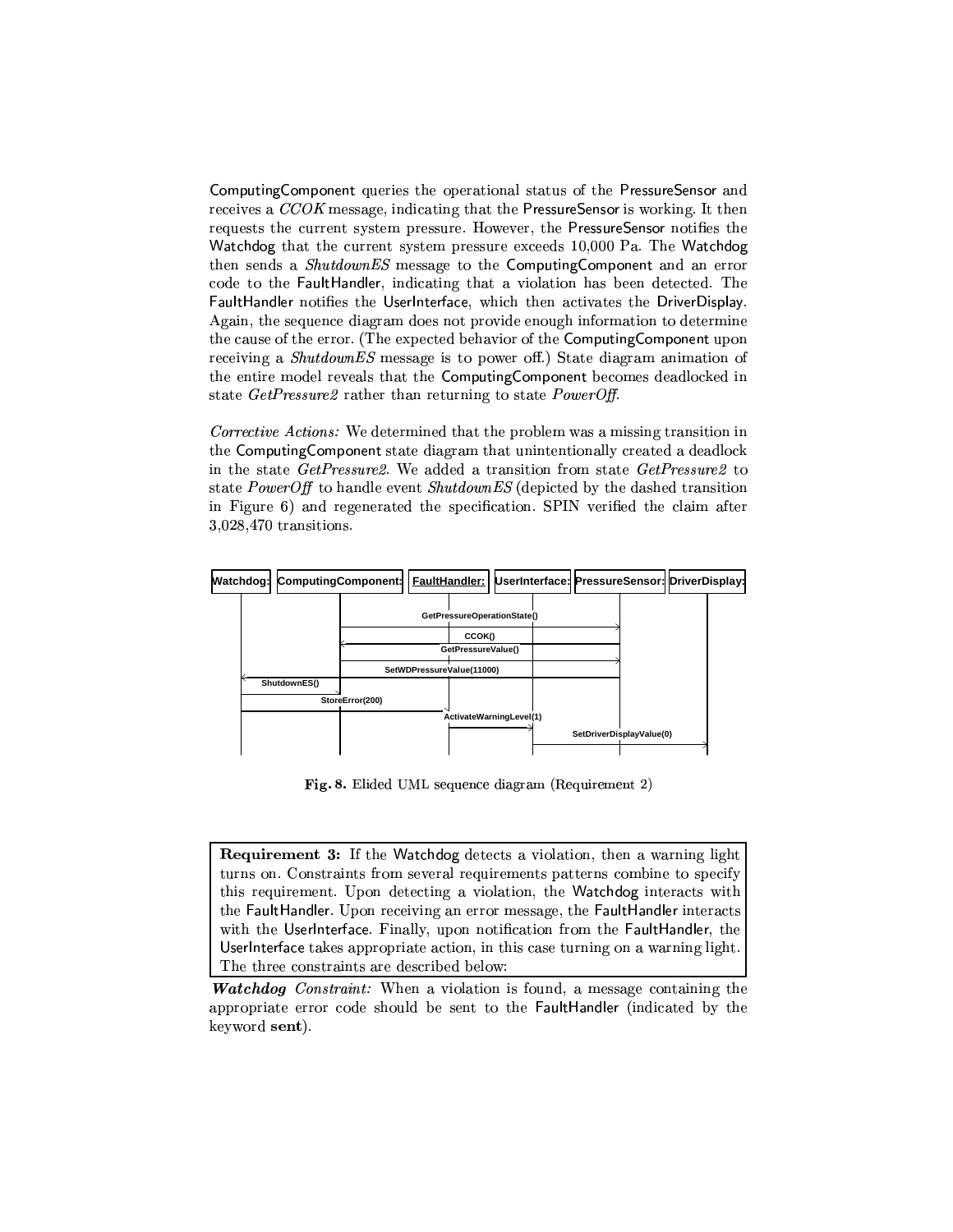```
[] ( ''Violation'' ->
     <> ( sent( FaultHandler. StoreError(ErrorMessage) ) ) )
```
Instantiated Constraint: We model only one type of violation, sending the error code "200" to the FaultHandler.

[] ( ( Watchdog. Violation == 1 ) -> <> ( sent( FaultHandler. StoreError(200) ) ) )

*Analysis Results:* SPIN verified this claim after 2,362,780 transitions.

Fault Handler Constraint: When an error message is sent to the FaultHandler, it should activate the appropriate user interface warning level.

[] ( sent ( FaultHandler. StoreError (Error) ) ->

<> ''Activate appropriate user interface warning level'' )

Instantiated Constraint: We model only one type of error in our system, using the code "200". The possible values of the UserInterface attribute WarningLevel are *zero* (no warning) and *one* (warning).

[] ( sent ( FaultHandler. StoreError (200) ) ->

```
<> ( sent( UserInterface.ActivateWarningLevel(1) ) ) )
```
Analysis Results: SPIN verified this claim after 4,283,420 transitions.

**User Interface** Constraint: Upon receiving a warning, activate the appropriate indicator devices, such as turning on an alarm or a warning light. [] ( ( sent ( User Interface Activate Warning Level ( Warning Level ) ) ) -> <> ( ''Activate appropriate indicators'' ) )

*Instantiated Constraint:* In the modeled system, a light in the actuator DriverDisplay is represented by the attribute DriverDisplayValue. The possible values for this attribute are zero (the light is off) and one (the light is on).

```
[] ( ( sent ( User Interface . Activate Warning Level (1) ) ) ->
```

```
<> ( DriverDisplay.DriverDisplayValue==1 ) )
```
*Analysis Results:* SPIN detected a counterexample, and MINERVA generated a sequence diagram (not shown). The messages of interest can also be seen as the last two messages in Figure 8. Although the UserInterface receives the message Activate Warning Level(1), indicating a warning, it sends the message Set- $Dirier DisplayValue(0)$  to the DriverDisplay, turning off the light. State diagram animation revealed that the problem was an erroneous guard on a transition in the UserInterface state diagram. The italicized guard on the bold transition in Figure  $9(a)$  unintentionally creates non-determinism in transitioning from the Check to the Idle state, and erroneously allows the warning light to be turned off when it should instead indicate a warning to the user. Figure  $9(b)$  shows, in human-readable form generated by MINERVA, only those animation steps pertaining to the Userlnterface state diagram. The animation itself highlights in color the transition shown in bold in Figure  $9(a)$ , distinguishing which one of the transitions was taken.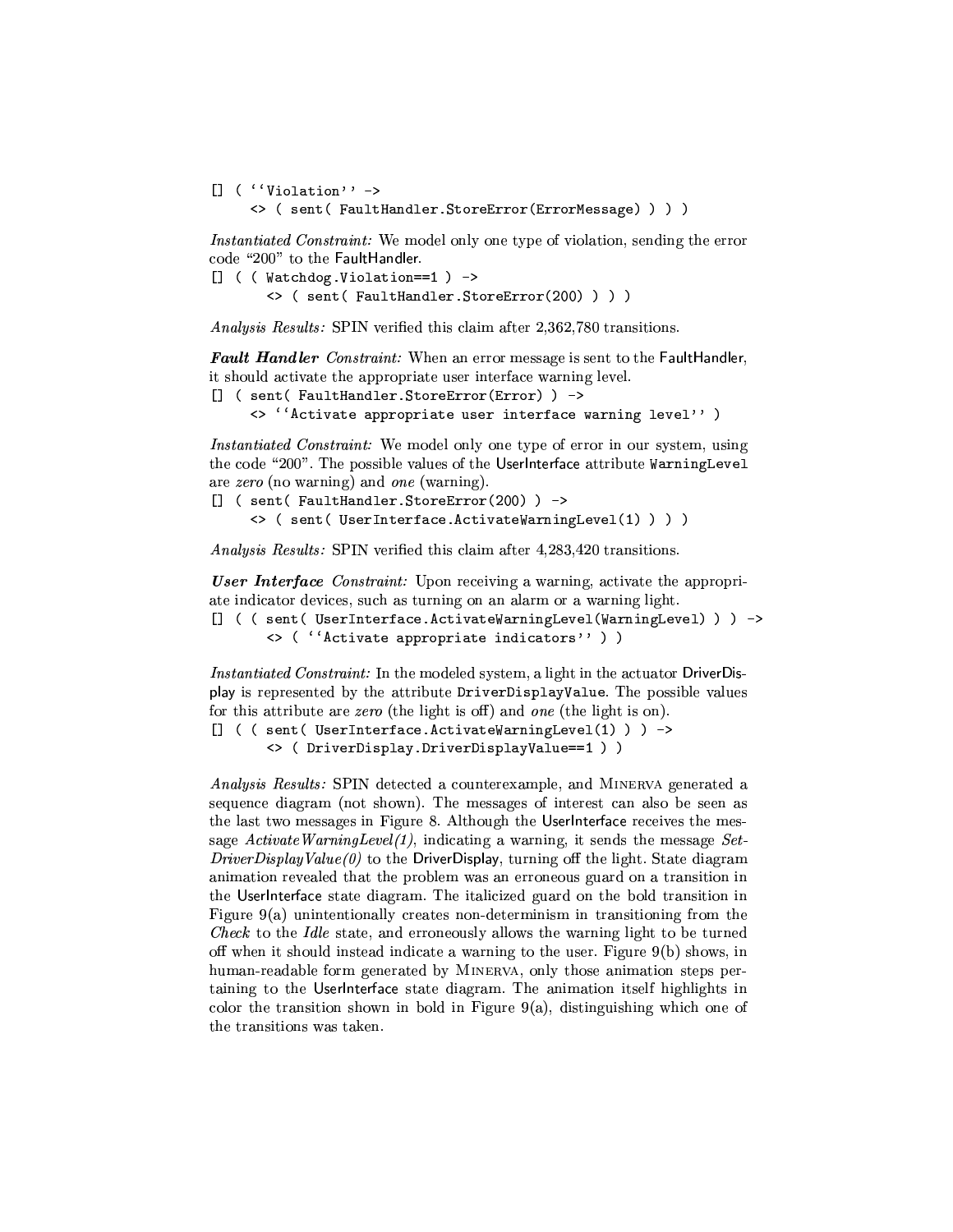Corrective Actions: We corrected the guard to compare the warning level to zero and regenerated the specification. SPIN verified the claim after 4,283,420 transitions.



Fig. 9. Animation trace of UserInterface state diagram (Requirement 3)

#### Conclusions  $\overline{5}$

Preliminary feedback from industrial collaborators indicate that requirements patterns can be an effective mechanism for describing requirements of embedded systems. Furthermore, by adding specification-pattern-based properties to the Constraints field of the requirements pattern template, developers have some guidance as to what kinds of properties can be checked for a given system when a particular pattern is applied. The specification patterns used in conjunction with requirements patterns enable even novice developers to easily formulate claims to check the system for specific constraints. Then using our formalization work and tool suite, developers have a mechanism to rigorously check the requirements using simulation and model checking techniques.

Several major directions for future research are motivated by the validation results obtained thus far. First, we are continuing to identify additional requirements patterns. In particular, we are investigating patterns that address timing issues for embedded systems. Accordingly, our formalization framework is being extended to handle models that contain timing information. Second, additional specification patterns are being sought that capture typical or common constraints applicable to embedded systems. Finally, in order to keep the model checking portion of the analysis tractable, we are exploring numerous abstraction techniques, similar to those used by Heitmeyer *et al.* [1] and others, to reduce the scope of a given analysis scenario.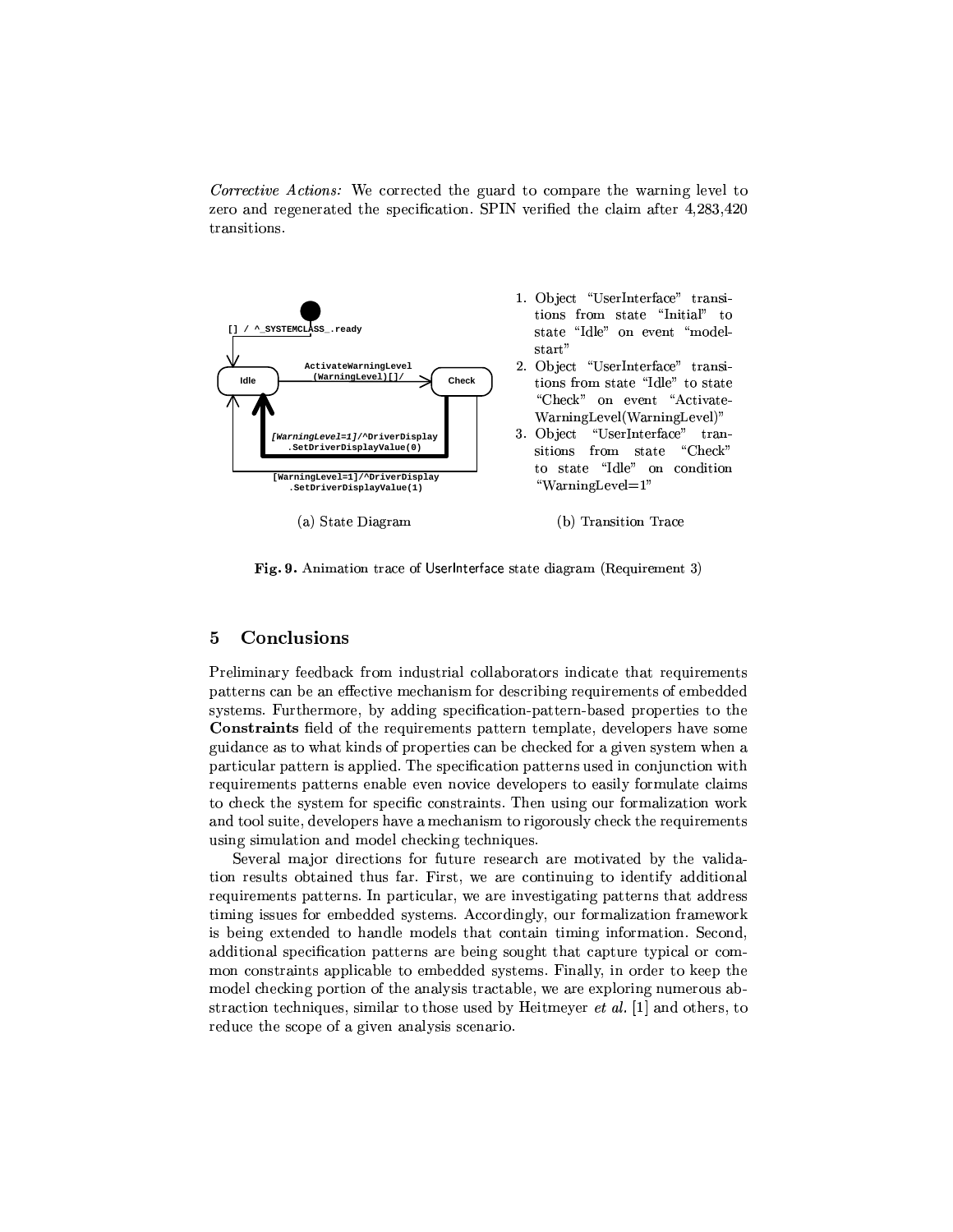## References

- 1. Ramesh Bharadwaj and Constance L. Heitmeyer. Model checking complete requirements specifications using abstraction. Automated Software Engineering: An *International Journal*, 6(1):37-68, January 1999.
- 2. Grady Booch, James Rumbaugh, and Ivar Jacobson. The Unified Modeling Language User Guide. Addision-Wesley, 1999.
- 3. Laura A. Campbell, Betty H. C. Cheng, William E. McUmber, and R. E. K. Stirewalt. Automatically detecting and visualizing errors in UML diagrams. Requirements Engineering Journal, 7(4):264-287, 2002.
- 4. Betty H. C. Cheng, Laura A. Campbell, Min Deng, and R.E.K. Stirewalt. Enabling validation of UML formalizations. Technical Report MSU-CSE-02-25, Department of Computer Science, Michigan State University, East Lansing, Michigan, September 2002.
- 5. Bruce Powell Douglass. Doing Hard Time: Developing Real-Time Systems with UML, Objects, Frameworks, and Patterns. Addison-Wesley, 1999.
- 6. Matthew B. Dwyer, George S. Avrunin, and James C. Corbett. Property specification patterns for finite-state verification. In Proceedings 2nd Workshop on Formal Methods in Software Engineering, pages 7-16, Clearwater Beach, FL, March 1998.
- 7. Erich Gamma, Richard Helm, Ralph Johnson, and John Vlissides. Design Patterns: Elements of Reusable Object-Oriented Software. Addison-Wesley, 1994.
- 8. Wai Ming Ho, Jean-Marc Jezequel, Alain Le Guennec, and Francois Pennaneac'h. UMLAUT: an extendible UML transformation framework. In Proc. of IEEE International Conference on Automated Software Engineering, Cocoa Beach, FL, October 1999.
- 9. Gerald J. Holzmann. The Model Checker SPIN. IEEE Transactions on Software  $Engineering, 23(5), May 1997.$
- 10. Honeywell, URL: www.htc.honeywell.com/dome.
- 11. I-logix. Rhapsody. URL: www.ilogix.com.
- 12. Sascha Konrad, Laura A. Campbell, and Betty H. C. Cheng. Adding formal specifications to requirements patterns. In Proceedings of the Requirements for High Assurance Systems Workshop (RHAS02) as part of the IEEE Joint International Conference on Requirements Engineering (RE02), Essen, Germany, September 2002.
- 13. Sascha Konrad, Laura A. Campbell, Betty H. C. Cheng, and Min Deng. A requirements pattern-driven approach to specify systems and check properties. Technical Report MSU-CSE-02-28, Computer Science and Engineering, Michigan State University, East Lansing, Michigan, December 2002.
- 14. Sascha Konrad and Betty H. C. Cheng. Requirements patterns for embedded systems. In Proceedings of the IEEE Joint International Conference on Requirements *Engineering (RE02)*, Essen, Germany, September 2002.
- 15. William E. McUmber and Betty H. C. Cheng. A general framework for formalizing UML with formal languages. In Proceedings of IEEE International Conference on Software Engineering (ICSE01), Toronto, Canada, May 2001.
- 16. William E. McUmber and Betty H.C. Cheng. UML-based analysis of embedded systems using a mapping to VHDL. In Proceedings of IEEE High Assurance Software Engineering (HASE99), Washington, DC, November 1999.
- 17. William Eugene McUmber. A Generic Framework for Formalizing Object-Oriented Modeling Notations for Embedded Systems Development. PhD thesis, Michigan State University, August 2000.